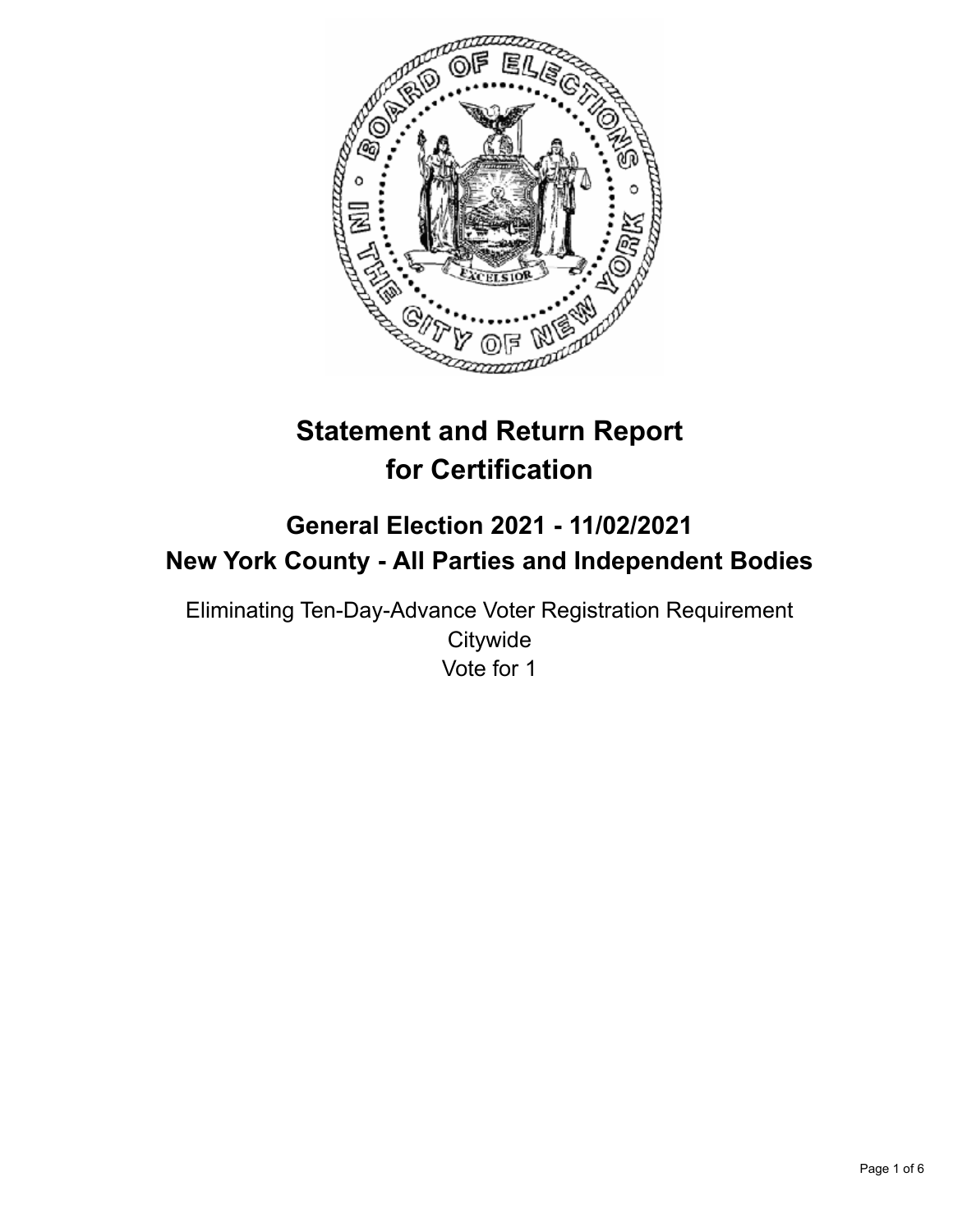

| PUBLIC COUNTER                                           | 16,913 |
|----------------------------------------------------------|--------|
| MANUALLY COUNTED EMERGENCY                               | 0      |
| ABSENTEE / MILITARY                                      | 1.277  |
| AFFIDAVIT                                                | 164    |
| <b>Total Ballots</b>                                     | 18,354 |
| Less - Inapplicable Federal/Special Presidential Ballots | 0      |
| <b>Total Applicable Ballots</b>                          | 18,354 |
| <b>YES</b>                                               | 9.234  |
| NO.                                                      | 3,863  |
| <b>Total Votes</b>                                       | 13,097 |
| Unrecorded                                               | 5.257  |

## **Assembly District 66**

| <b>PUBLIC COUNTER</b>                                    | 20,372 |
|----------------------------------------------------------|--------|
| <b>MANUALLY COUNTED EMERGENCY</b>                        | 0      |
| ABSENTEE / MILITARY                                      | 2,576  |
| AFFIDAVIT                                                | 186    |
| <b>Total Ballots</b>                                     | 23.134 |
| Less - Inapplicable Federal/Special Presidential Ballots | 0      |
| <b>Total Applicable Ballots</b>                          | 23,134 |
| <b>YES</b>                                               | 16,357 |
| <b>NO</b>                                                | 3,578  |
| <b>Total Votes</b>                                       | 19,935 |
| Unrecorded                                               | 3.199  |

| <b>PUBLIC COUNTER</b>                                    | 27,306 |
|----------------------------------------------------------|--------|
| <b>MANUALLY COUNTED EMERGENCY</b>                        | 0      |
| ABSENTEE / MILITARY                                      | 3,803  |
| <b>AFFIDAVIT</b>                                         | 260    |
| <b>Total Ballots</b>                                     | 31,369 |
| Less - Inapplicable Federal/Special Presidential Ballots | 0      |
| <b>Total Applicable Ballots</b>                          | 31,369 |
| <b>YES</b>                                               | 21,326 |
| NO.                                                      | 5,683  |
| <b>Total Votes</b>                                       | 27,009 |
| Unrecorded                                               | 4.360  |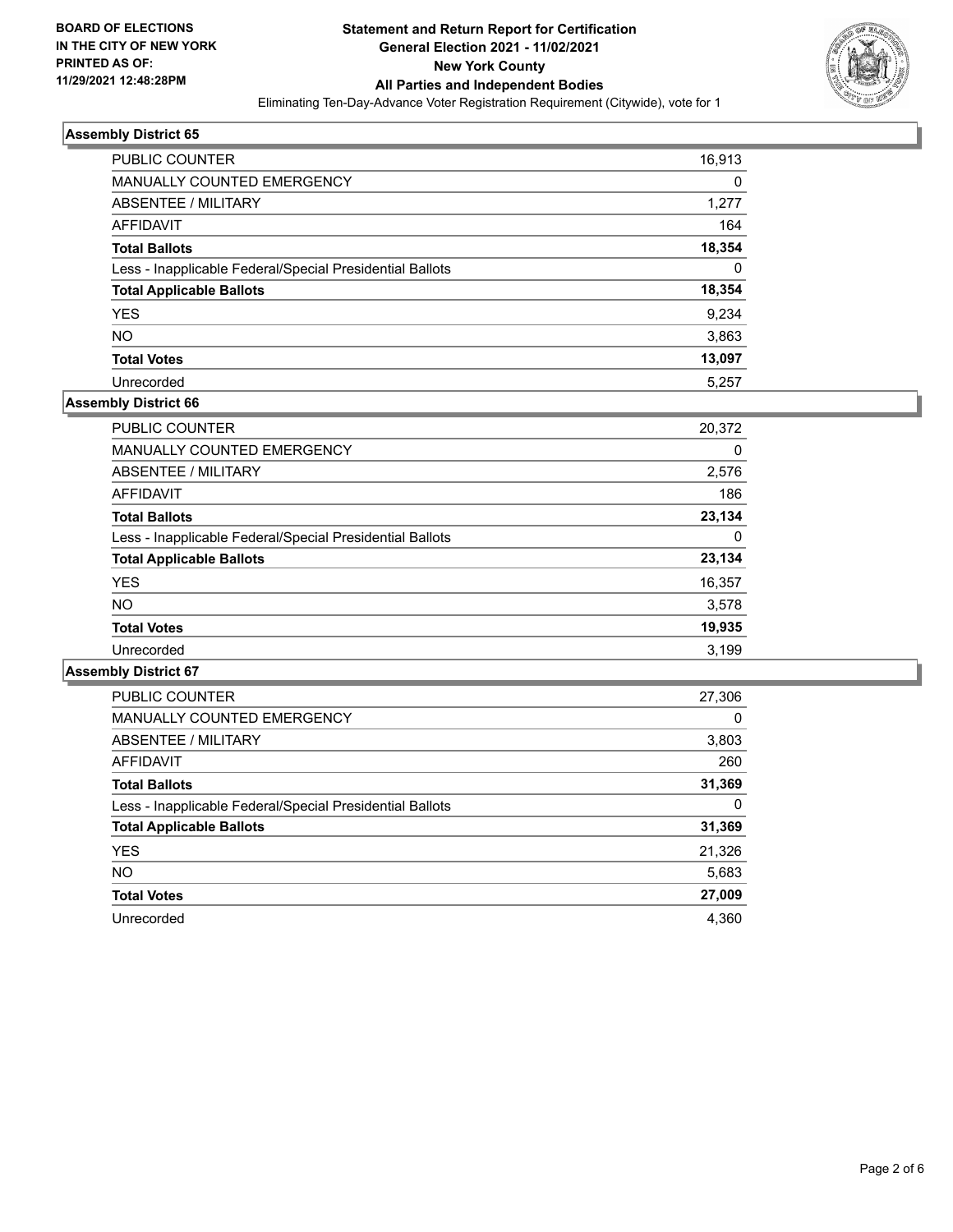

| PUBLIC COUNTER                                           | 15,411   |
|----------------------------------------------------------|----------|
| MANUALLY COUNTED EMERGENCY                               | 0        |
| ABSENTEE / MILITARY                                      | 1,552    |
| AFFIDAVIT                                                | 91       |
| <b>Total Ballots</b>                                     | 17,054   |
| Less - Inapplicable Federal/Special Presidential Ballots | $\Omega$ |
| <b>Total Applicable Ballots</b>                          | 17,054   |
| <b>YES</b>                                               | 8.257    |
| NO.                                                      | 3,026    |
| <b>Total Votes</b>                                       | 11,283   |
| Unrecorded                                               | 5.771    |

## **Assembly District 69**

| PUBLIC COUNTER                                           | 25,146 |
|----------------------------------------------------------|--------|
| <b>MANUALLY COUNTED EMERGENCY</b>                        | 3      |
| ABSENTEE / MILITARY                                      | 4,464  |
| <b>AFFIDAVIT</b>                                         | 191    |
| <b>Total Ballots</b>                                     | 29,804 |
| Less - Inapplicable Federal/Special Presidential Ballots | 0      |
| <b>Total Applicable Ballots</b>                          | 29,804 |
| <b>YES</b>                                               | 19,665 |
| <b>NO</b>                                                | 3,897  |
| <b>Total Votes</b>                                       | 23,562 |
| Unrecorded                                               | 6,242  |

| <b>PUBLIC COUNTER</b>                                    | 20,595   |
|----------------------------------------------------------|----------|
| <b>MANUALLY COUNTED EMERGENCY</b>                        | $\Omega$ |
| ABSENTEE / MILITARY                                      | 2,048    |
| AFFIDAVIT                                                | 159      |
| <b>Total Ballots</b>                                     | 22,802   |
| Less - Inapplicable Federal/Special Presidential Ballots | 0        |
| <b>Total Applicable Ballots</b>                          | 22,802   |
| <b>YES</b>                                               | 13,593   |
| <b>NO</b>                                                | 3,866    |
| <b>Total Votes</b>                                       | 17,459   |
| Unrecorded                                               | 5.343    |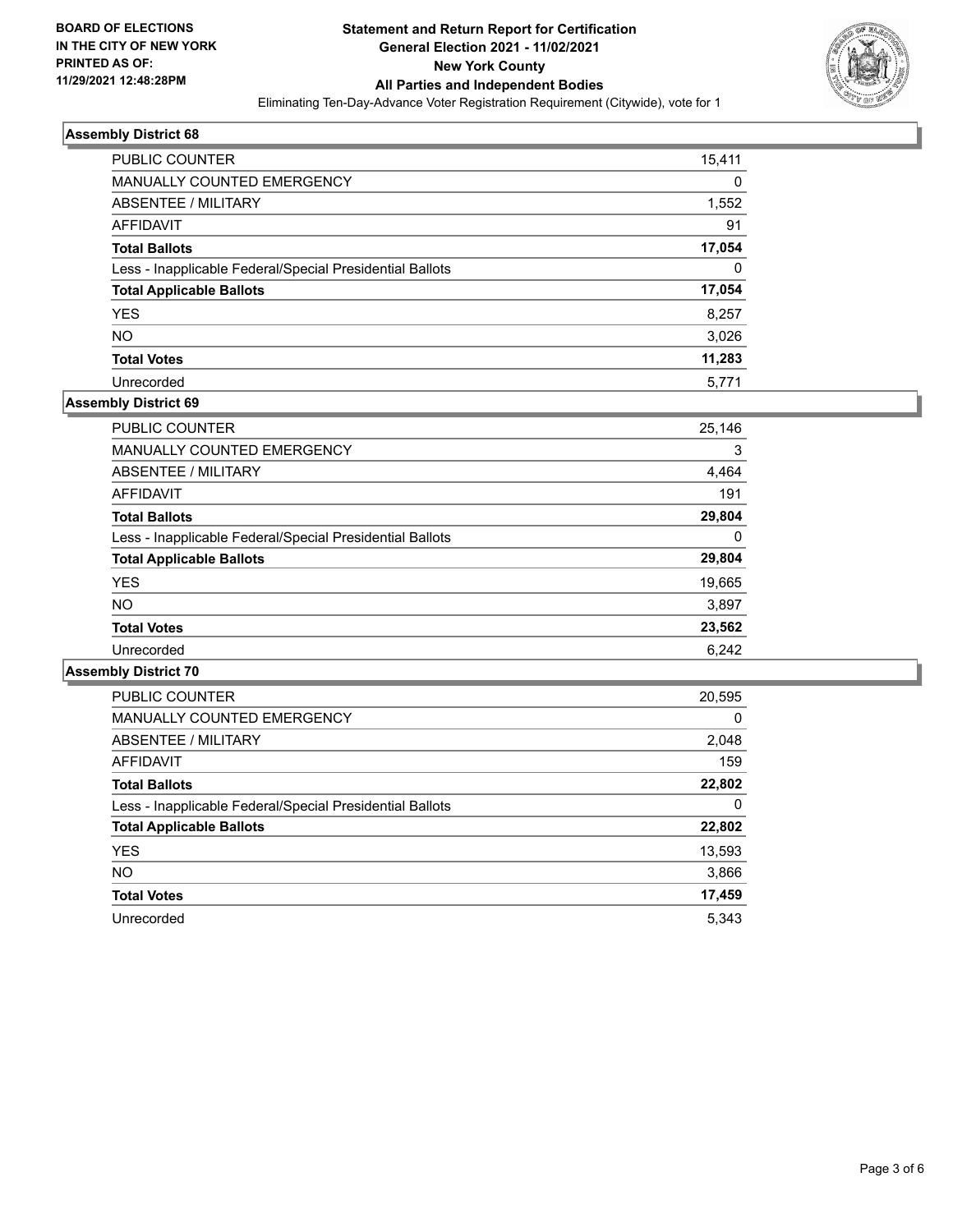

| PUBLIC COUNTER                                           | 19,563 |
|----------------------------------------------------------|--------|
| <b>MANUALLY COUNTED EMERGENCY</b>                        | 0      |
| ABSENTEE / MILITARY                                      | 1,556  |
| AFFIDAVIT                                                | 118    |
| <b>Total Ballots</b>                                     | 21,237 |
| Less - Inapplicable Federal/Special Presidential Ballots | 0      |
| <b>Total Applicable Ballots</b>                          | 21,237 |
| <b>YES</b>                                               | 12,737 |
| NO.                                                      | 3,379  |
| <b>Total Votes</b>                                       | 16,116 |
| Unrecorded                                               | 5,121  |

## **Assembly District 72**

| <b>PUBLIC COUNTER</b>                                    | 14,315 |
|----------------------------------------------------------|--------|
| <b>MANUALLY COUNTED EMERGENCY</b>                        | 0      |
| ABSENTEE / MILITARY                                      | 864    |
| AFFIDAVIT                                                | 92     |
| <b>Total Ballots</b>                                     | 15.271 |
| Less - Inapplicable Federal/Special Presidential Ballots | 0      |
| <b>Total Applicable Ballots</b>                          | 15,271 |
| <b>YES</b>                                               | 7,896  |
| <b>NO</b>                                                | 2,519  |
| <b>Total Votes</b>                                       | 10,415 |
| Unrecorded                                               | 4,856  |
|                                                          |        |

| <b>PUBLIC COUNTER</b>                                    | 22,010   |
|----------------------------------------------------------|----------|
| <b>MANUALLY COUNTED EMERGENCY</b>                        | $\Omega$ |
| ABSENTEE / MILITARY                                      | 4,408    |
| <b>AFFIDAVIT</b>                                         | 207      |
| <b>Total Ballots</b>                                     | 26,625   |
| Less - Inapplicable Federal/Special Presidential Ballots | 0        |
| <b>Total Applicable Ballots</b>                          | 26,625   |
| <b>YES</b>                                               | 15,673   |
| <b>NO</b>                                                | 7,322    |
| <b>Total Votes</b>                                       | 22,995   |
| Unrecorded                                               | 3.630    |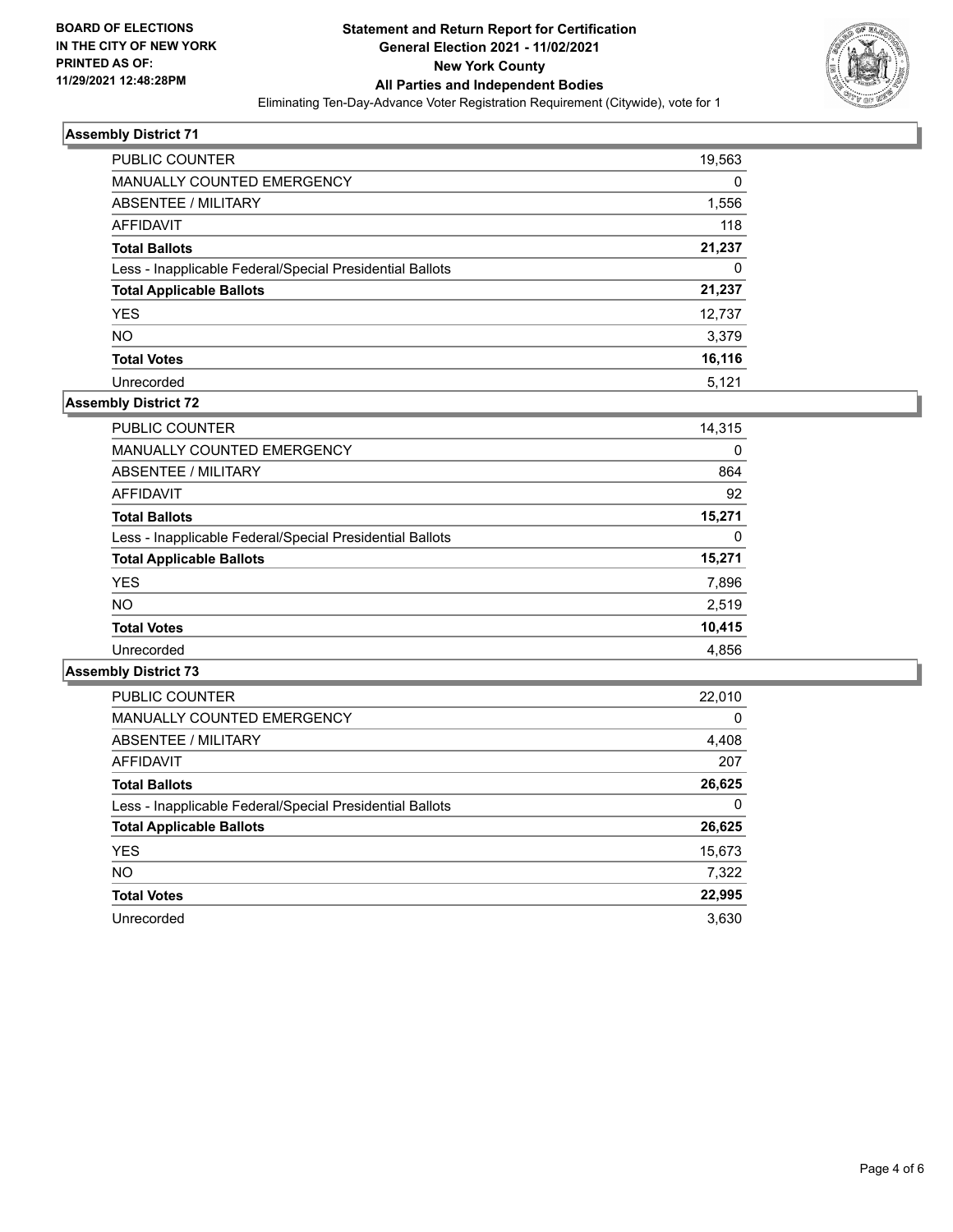

| PUBLIC COUNTER                                           | 19,960 |
|----------------------------------------------------------|--------|
| <b>MANUALLY COUNTED EMERGENCY</b>                        | 9      |
| ABSENTEE / MILITARY                                      | 2,084  |
| AFFIDAVIT                                                | 183    |
| <b>Total Ballots</b>                                     | 22,236 |
| Less - Inapplicable Federal/Special Presidential Ballots | 0      |
| <b>Total Applicable Ballots</b>                          | 22,236 |
| <b>YES</b>                                               | 13,188 |
| <b>NO</b>                                                | 4,424  |
| <b>Total Votes</b>                                       | 17,612 |
| Unrecorded                                               | 4.624  |

## **Assembly District 75**

| <b>PUBLIC COUNTER</b>                                    | 21,127 |
|----------------------------------------------------------|--------|
| <b>MANUALLY COUNTED EMERGENCY</b>                        | 0      |
| ABSENTEE / MILITARY                                      | 2,818  |
| AFFIDAVIT                                                | 192    |
| <b>Total Ballots</b>                                     | 24,137 |
| Less - Inapplicable Federal/Special Presidential Ballots | 0      |
| <b>Total Applicable Ballots</b>                          | 24,137 |
| <b>YES</b>                                               | 15,641 |
| NO.                                                      | 4,107  |
| <b>Total Votes</b>                                       | 19,748 |
| Unrecorded                                               | 4,389  |

| <b>PUBLIC COUNTER</b>                                    | 23,319 |
|----------------------------------------------------------|--------|
| MANUALLY COUNTED EMERGENCY                               | 0      |
| ABSENTEE / MILITARY                                      | 3,618  |
| AFFIDAVIT                                                | 257    |
| <b>Total Ballots</b>                                     | 27,194 |
| Less - Inapplicable Federal/Special Presidential Ballots | 0      |
| <b>Total Applicable Ballots</b>                          | 27,194 |
| <b>YES</b>                                               | 17,081 |
| <b>NO</b>                                                | 6,889  |
| <b>Total Votes</b>                                       | 23,970 |
| Unrecorded                                               | 3.224  |